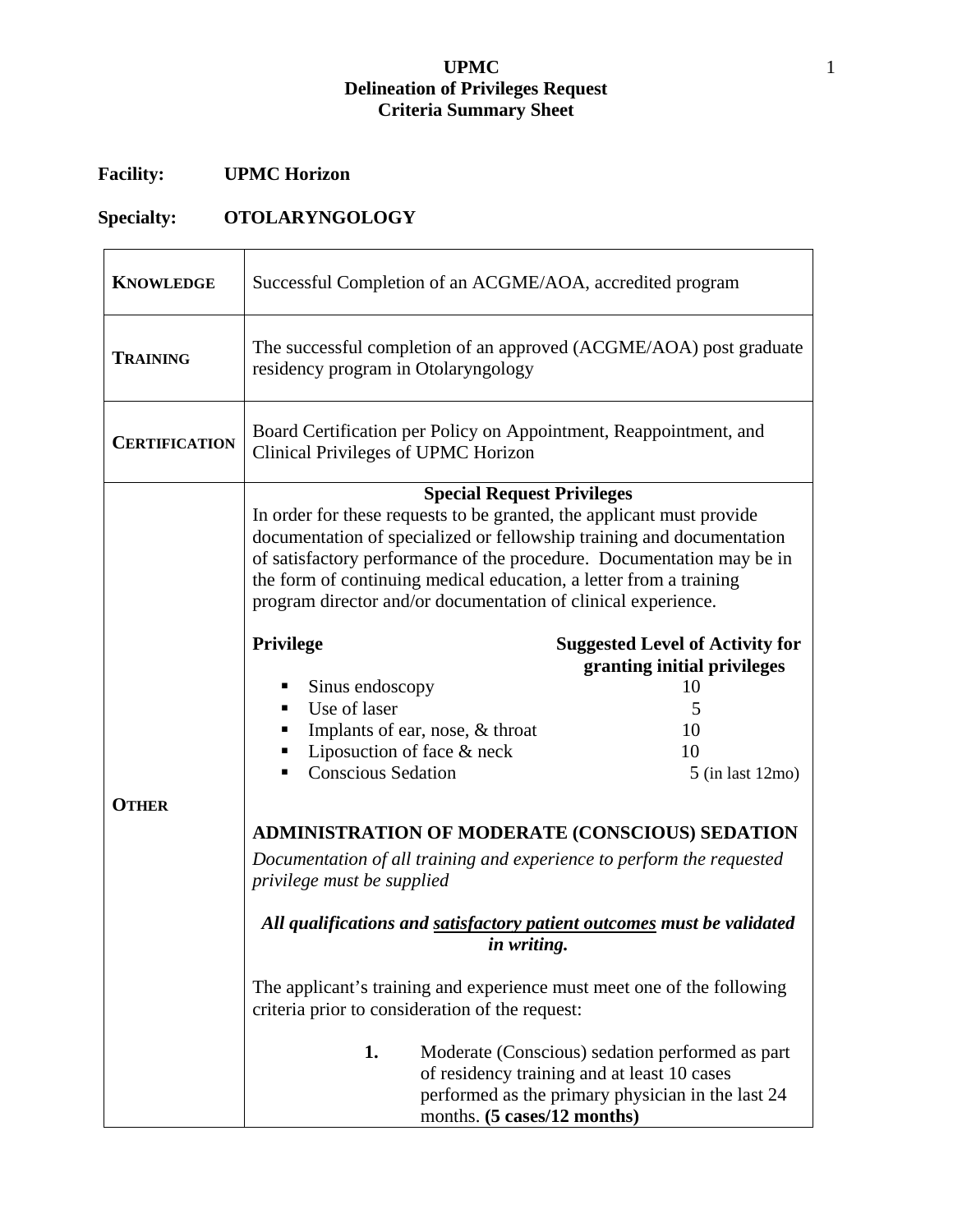|                   | <b>OR</b>                                                                                                                                                                                                                                                                                                                                                                                                                                                                                                                                                    |
|-------------------|--------------------------------------------------------------------------------------------------------------------------------------------------------------------------------------------------------------------------------------------------------------------------------------------------------------------------------------------------------------------------------------------------------------------------------------------------------------------------------------------------------------------------------------------------------------|
| 2.                | Physician has Moderate (Conscious) Sedation<br>privileges at another hospital and has performed at<br>least 10 cases in the last 24 months. (5 cases/12<br>months)                                                                                                                                                                                                                                                                                                                                                                                           |
|                   | <b>OR</b>                                                                                                                                                                                                                                                                                                                                                                                                                                                                                                                                                    |
| 3.                | Physician has administered Moderate (Conscious)<br>Sedation at least 10 times in the last 24 months at<br>UPMC Horizon. (5 times in 12 months)<br><b>OR</b>                                                                                                                                                                                                                                                                                                                                                                                                  |
| 4.                | Physician currently holds an Anesthesia<br>Unrestricted Permit Certified by the<br>Commonwealth of Pennsylvania and has<br>administered Moderate (Conscious) Sedation at<br>least 10 times in the last 24 months. (5 times in 12<br>months)                                                                                                                                                                                                                                                                                                                  |
|                   | <b>OR</b>                                                                                                                                                                                                                                                                                                                                                                                                                                                                                                                                                    |
| 5.                | Physician has successfully completed the<br>educational program "Practice Guidelines for<br>Sedation and Analgesia by non-Anesthesiologists"<br>and requests provisional privileges pending the<br>successful completion of monitored administration<br>of 10 Moderate (Conscious) Sedation cases<br>within 24 months. $(5 \text{ cases in } 12 \text{ months})$<br>(Includes physicians who previously have been<br>granted Moderate (Conscious) Sedation Privileges<br>however cannot provide evidence of experience /<br>outcomes in the past 12 months.) |
|                   | <b>AND</b>                                                                                                                                                                                                                                                                                                                                                                                                                                                                                                                                                   |
| 6.                | Physician is qualified to rescue patients who<br>unavoidably or unintentionally slip into a deeper-<br>than-desired level of sedation. At a minimum,<br>physician must have (in addition to one of the<br>above) current basic life support certification<br>for airway management.                                                                                                                                                                                                                                                                          |
|                   | <b>Criteria for General Laser Surgery</b>                                                                                                                                                                                                                                                                                                                                                                                                                                                                                                                    |
| <b>EDUCATION:</b> | M.D., D.O., D.M.D., D.D.S., D.P.M.                                                                                                                                                                                                                                                                                                                                                                                                                                                                                                                           |
| <b>TRAINING:</b>  | The applicant must be able to demonstrate<br>successful completion of an approved residency<br>program in general surgery or a surgical                                                                                                                                                                                                                                                                                                                                                                                                                      |